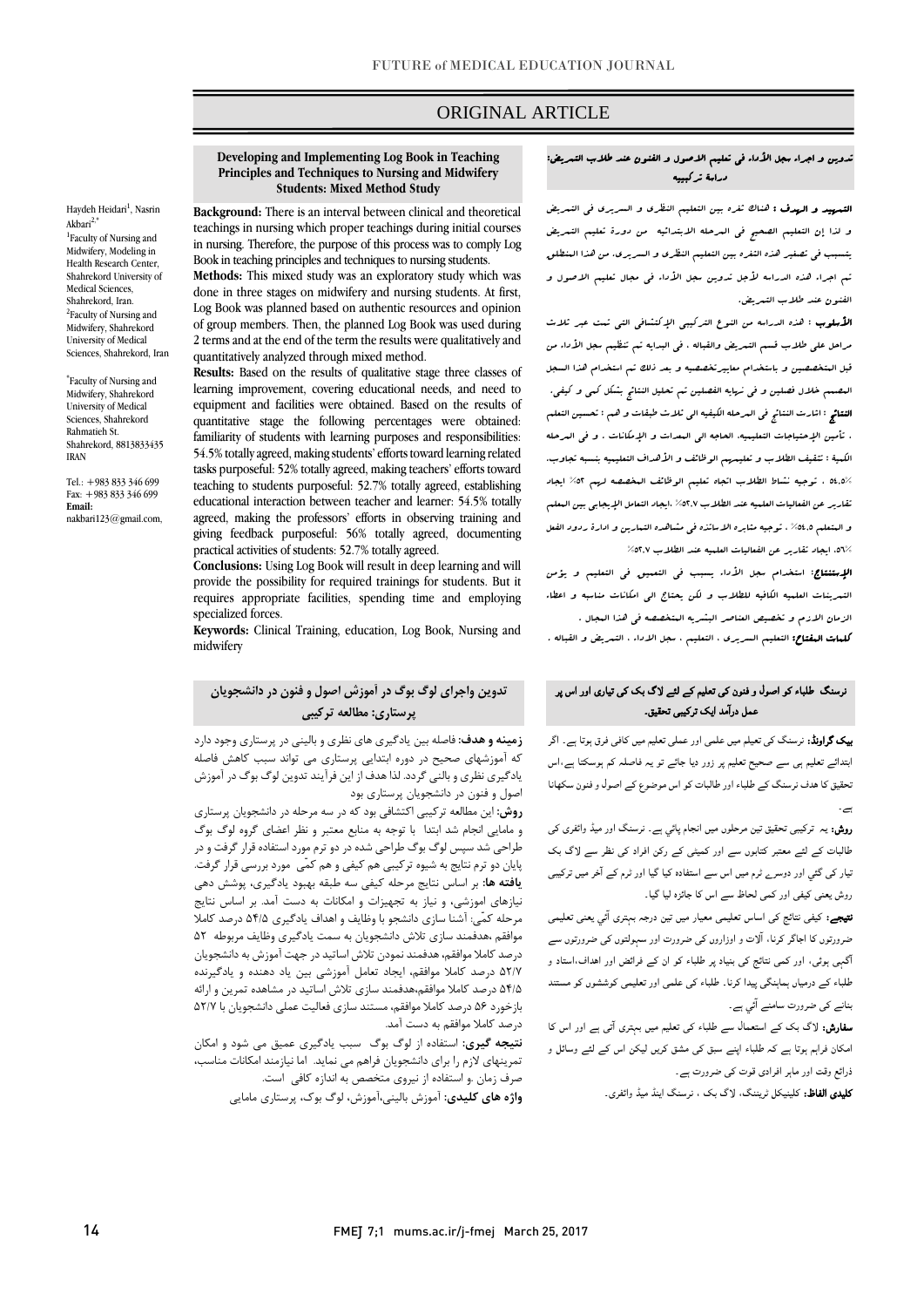## **INTRODUCTION**

The students are and have been state capital, epoch makers and influence all issues of society. I would dare say that the most influencing groups of society and epoch makers in every country are youth and especially the students (1, 2). The universities as a place for learning should provide the required facilities for positive and constructive changes in students' attitudes so that by encouraging and creating more willingness, learning becomes continuous and sustainable  $(3, 4)$ .

In clinical training, the clinical instructor and student cooperate equally and the purpose is to create measurable changes in student for offering clinical care (5). Clinical training is considered as the first source of learning and forming a professional identity of medical sciences students (6) and in terms of importance, it is regarded as the core of professional training and it is the basis of obtaining professional skills (7, 8 & 9). Weakness in planning in this field creates problems which finally results in professional skill weakness and reduction of students' efficacy (10, 11). There is an interval between theoretical teachings and nursing clinical services which proper teachings during the initial course of nursing will decrease the interval between clinical and theoretical teaching (12). Several studies on nursing around the world imply the importance of clinical training and its problems which have resulted in lack of clinical mastery in students (13 & 14).

There are numerous clinical evaluation methods in nursing one of which is Log Book. Log Book is a tool which provides the possibility of feedback for students by giving directions and making them aware of educational purposes and ultimately makes student's evaluation easy but there is some evidences about Log Books (15).

Since evaluation through Log Book method is based on educational purposes and it results in learning improvement in students and considering the fact that at clinical skills training center, Shahrekord Faculty of Nursing & Midwifery, no specific method has been used for evaluating students, therefore, the purpose of this study was complying Log Book is to teach principles and technique to nursing students.

## **METHODS**

The present study was done using exploratory mixed method (16 & 17). It was performed on nursing and midwifery students of 1st semester who were studying principles and techniques course. At first, it was performed based on authentic sources and through asking the opinions of 5 faculty members of Shahrekord Faculty of Nursing & Midwifery during 2 semesters and finally the results were analyzed through exploratory mixed method. Based on the results of qualitative stage, a questionnaire was prepared and then the quantitative stage was performed after evaluating the validity and reliability of the questionnaire. Ultimately, the results of two stages were combined.

## **Qualitative Stage:**

At the end of the term, students' experiences were analyzed. Qualitative stage was done through contractual content analysis method. Qualitative content analysis is usually applied in studies which are designed to describe a phenomenon and it is appropriate when theories or existing research articles on a phenomenon are limited (18).

The participants included 10 nursing and midwifery students of 1st semester who were selected through purposeful method. Inductive content analysis was used in this study. This process included open coding, classification and abstraction (19). In this study, students who were interested to participate in the study were interviewed after obtaining informed consent letter. Participants were interviewed at hospitals, faculty or wherever they felt free. In semistructured interviews, there are no fixed and pre-determined questions and the questions are made based on the procedure of the interview. Some of the following questions will be made in the interview: please talk about the time when your teacher used Log Book for this course? The interview continued by asking explorative questions such as: Is there any other issued required to be mentioned? Can you explain more in this regard? Average time for interview was 30 minutes. The interview started with the open question of "please tell me about your experience of the Log Book in practice" and it started with probing questions. Sampling and data collection continued until the researcher realized saturation has happened. Data were saturated with 10 interviews.

Having listened to the tapes for several times, the researcher probed into interviews to find a general view about them. All interviews were copied word by word and words having key concepts were boarded and as such codes were extracted. After extracting concepts and codes from important paragraphs and sentences, they were grouped based on their similarities and differences into classes and finally the classes were combined based on their relationship to main classes (19).

In order to obtain accurate and firm data, the participant were interviewed for 30mins and the data were studied repeatedly and deeply. In order to review the peers, complementary recommendations of colleagues were used to correct the accuracy of extracted classes and codes. In order to review participants, some interviews were reviewed after coding so as to find consensus about codes. It should be mentioned that the present study is confirmed in terms of anonymity and confidentiality and moral considerations have been observed.

## **B-The quantitative stage:**

The quantitative stage was performed by distributing Log Book questionnaire and after performing qualitative stage. It was performed based on questionnaire resulting from results of qualitative stage and after obtaining informed consent letter. The experts confirmed the validity of questionnaire content by polling and its reliability was evaluated by Cronbach's alpha /90. The number of students was 76 persons. The questionnaire studied: areas of student familiarity with tasks and learning purposes, making students' efforts toward learning related tasks purposeful, making professors' efforts purposeful teaching students to, establishing educational interaction between teacher and learner, making professors' efforts toward observing training and giving feedback purposeful, documenting practical activities of students. Their areas were ranked based on Likert's criteria.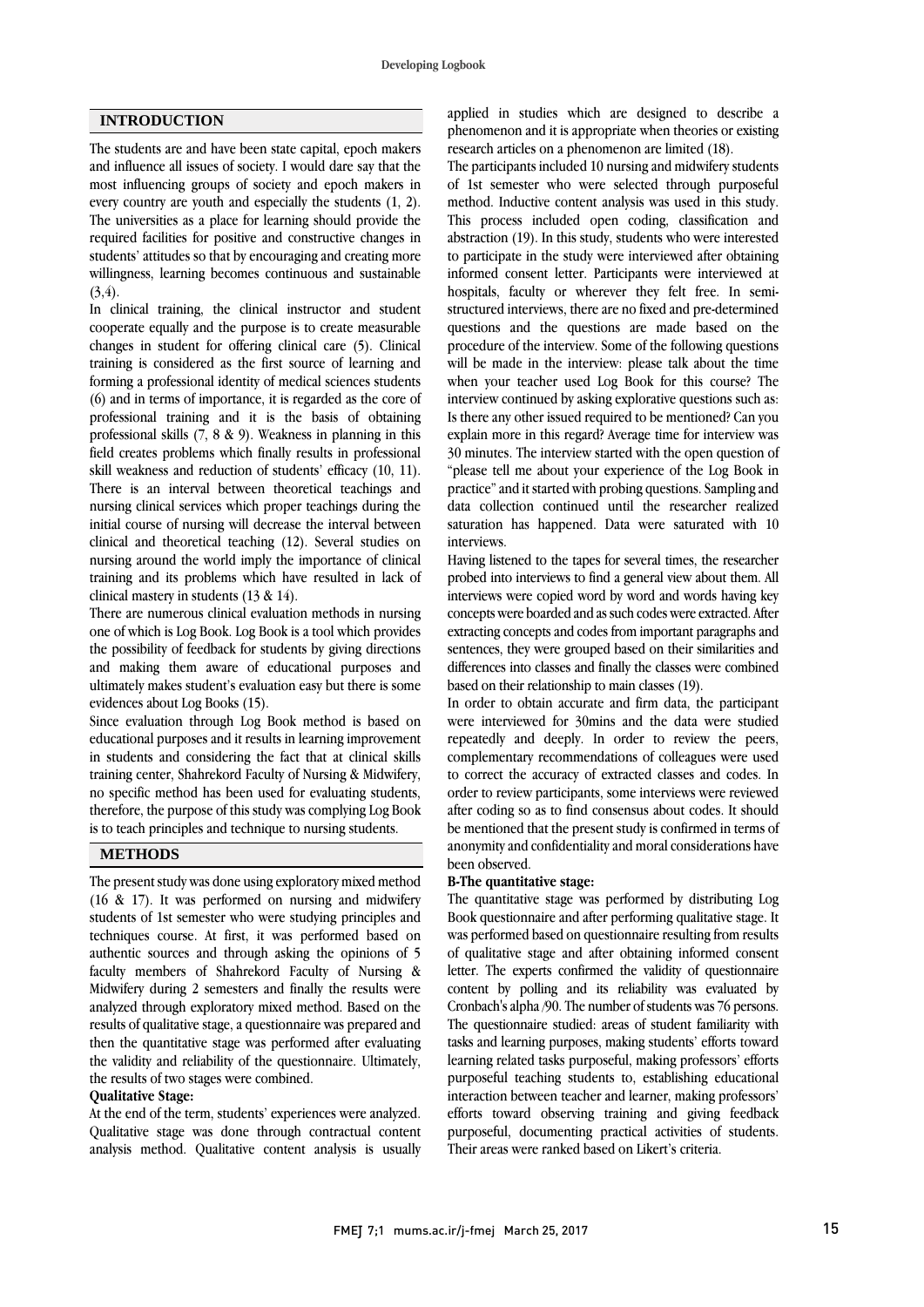## **RESULTS**

The number of students was 10 persons, all of them were female, 6 nursing students and 4 midwifery students. Their age average was 19 years old.

Based on the results of qualitative stage 3 categories of learning improvement with 2 subcategories of giving feedback and spending more time for training, covering educational needs with 2 subcategories of compatibility with educational purposes and preparation for internship, and need for equipment and facilities with two subcategories of the necessity of learning skills and necessity to employ professional personnel were obtained (table1).

#### **Learning Improvement**

Based on analysis of qualitative data, learning improvement category with two subcategories of giving feedback and spending more time for training was obtained.

In the view of most participants, using the Log Book will give the opportunity for training and repeating one skill and by spending more time for training and giving feedback, their learning will increase. In this regard a student said:

"Well, since we repeat some skills for several times, this will help us to learn better. (M 1)"

The trainings are done under the supervision of an expert and this is very good because they supervise us and more training will improve learning (P 4).

Another student stated:

The number of doing procedures is appropriate. This was the student's assessment of herself and this will result in our dominance. The time and sessions of training were also good (M 2).

#### **Covering educational needs**

Analysis of data revealed that category of covering educational needs was specified with two subcategories of compatibility with educational purposes and preparation for internship.

Most students stated that what they learned in theoretical class with exercising and repeating these skills helped them to have preparation for internship. In this regard a student said:

I was thinking about how to learn these skills in theoretical class, I was afraid of starting the internship without knowing anything. But the training classes prepared me (P 1). Another student stated:

One of the purposes in nursing is to learn skills and techniques which in my opinion using Log Book will meet this requirement. At the end of each training the expert should sign our paper and this will help us to learn whatever we need (P 3).

#### **Need for equipment and facilities**

Based on analysis of interviews, category of necessity for equipment and facilities with two subcategories of the necessity to learn all skills and necessity to employ skilled personnel.

Most participants stated that the prerequisite for using Log Book is appropriate tools and equipment which the presence of a skilled professor makes it more applied. In this regard, a student said:

"There are lots of tools such as syringe and gas. But the gloves have expired and tear so soon or the Mannequin's hand has been torn due to needling. It is not obvious whether we have found the vessels correctly or not. It is good to use Log Book. I wish we had new tools and equipment too (P 5)."

Another student stated:

Sometimes the methods of professors are different from each other. They have same purposes, but different methods. Since we are novice, it is difficult for us. In my opinion, experienced professors should be employed. This is very important because there are the fundamental principles. We are satisfied with Ms.…, her practice many skills with us (P 2)." **Results of quantitative stage** 

Based on demographic particulars 56 nursing students, 31 females and 21 males, 51 married and 5 single, and 20 midwifery students participated in a quantitative stage of study. All midwifery students were female and single. The results of quantitative stage are as follows (table2).

Familiarity of students with tasks and learning purposes: 54.5 % totally agreed, 38.5 % agreed, 5.4 % no idea, 1.6 % disagreed.

Making students' effort toward learning and related task purposeful: 52 % totally agreed, 39 % agreed, 7.4 % no idea, 1.6 % disagreed.

Making professors' effort toward teaching students purposeful: 52.7 % totally agreed, 36.3 % agreed, 7.4 % no idea, 3.6 % disagreed.

Establishing educational balance between learner and teacher: 54.5 % totally agreed, 32.5 % agreed, 10.9 % no idea, 1.1 % disagreed.

Making teachers' attempt toward observing training and giving feedback purposeful: 56 % totally agreed, 27.7 % agreed, 13 % no idea, 3.3 % disagreed.

Documenting practical activity of students: 52.7 % totally agreed, 33 % agreed, 12.7 % no idea, 1.6 % disagreed.

| Table 1. categories and subcategories obtained from students' experiences regarding Logbook |                                     |  |  |  |  |
|---------------------------------------------------------------------------------------------|-------------------------------------|--|--|--|--|
| subcategories                                                                               | category                            |  |  |  |  |
| giving feedback                                                                             | learning improvement                |  |  |  |  |
| spending more time for training                                                             |                                     |  |  |  |  |
| compatibility with educational purposes                                                     | covering educational needs          |  |  |  |  |
| preparation for internship                                                                  |                                     |  |  |  |  |
| necessity of learning skills                                                                |                                     |  |  |  |  |
| necessity to employ professional personnel                                                  | need for equipment's and facilities |  |  |  |  |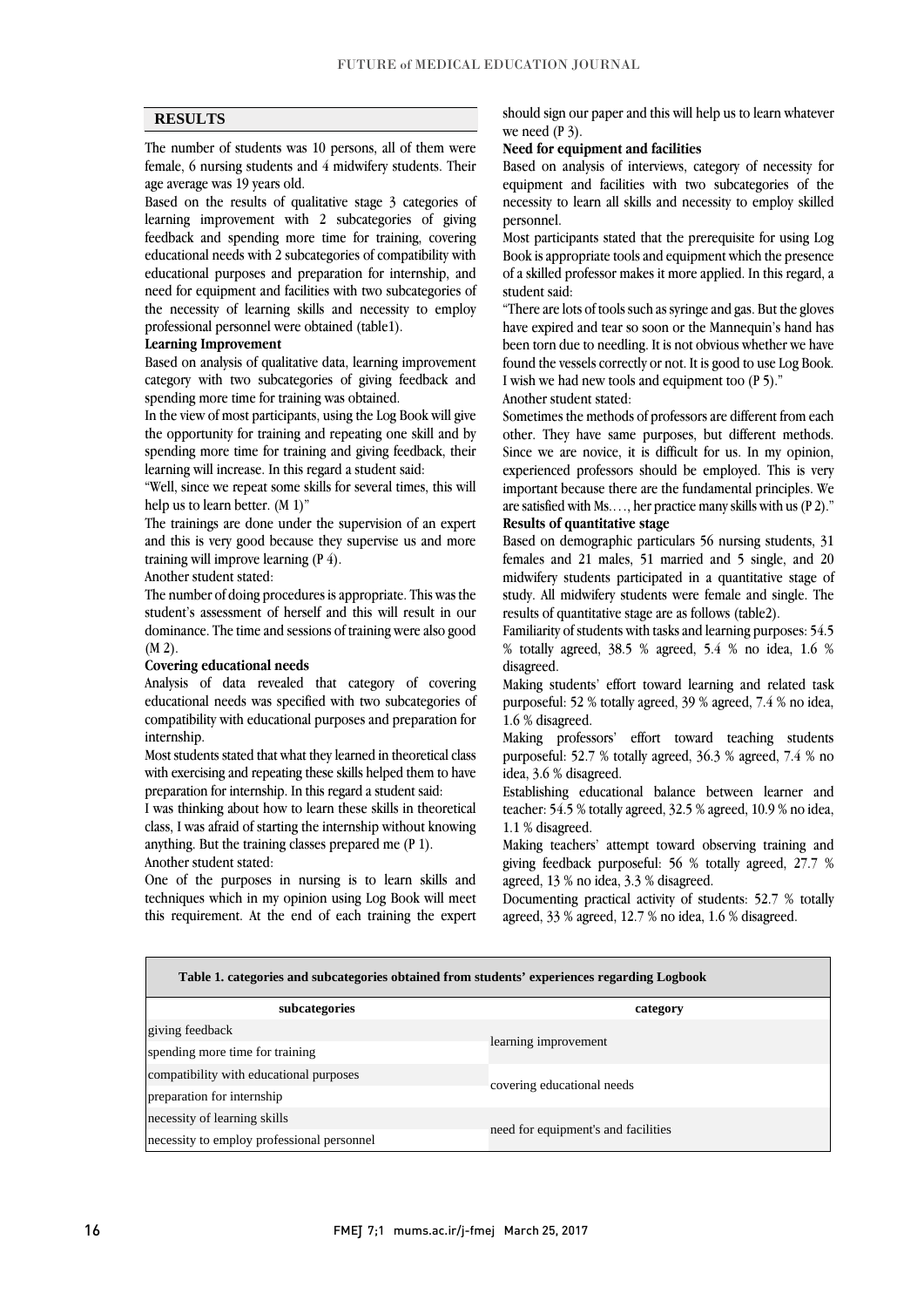| Table 2. Results of quantitative stage                                                  |                                |               |                 |                  |                                    |  |  |
|-----------------------------------------------------------------------------------------|--------------------------------|---------------|-----------------|------------------|------------------------------------|--|--|
|                                                                                         | <b>Totally agree</b><br>$(\%)$ | Agree $(\% )$ | No idea $(\% )$ | Disagree $(\% )$ | <b>Totally</b><br>disagree $(\% )$ |  |  |
| 1. Familiarity of students with tasks and<br>learning purposes                          | 54.5 %                         | 38.5 %        | 5.4 %           | $1.6\%$          |                                    |  |  |
| 2. Making students' effort toward learning and<br>related task purposeful               | 52 %                           | 39 %          | 7.4 %           | $1.6\%$          |                                    |  |  |
| 3. Making professors' effort toward teaching<br>students purposeful                     | 52.7 %                         | 36.3%         | 7.4 %           | $3.6\%$          |                                    |  |  |
| 4. Establishing educational balance between<br>learner and teacher                      | 54.5 %                         | 32.5 %        | $10.9\%$        | $1.1\%$          |                                    |  |  |
| 5. Making teachers' attempt toward observing<br>training and giving feedback purposeful | 56 %                           | 27.7 %        | 13 %            | 3.3 %            |                                    |  |  |
| 6. Documenting practical activity of students                                           | 52.7 %                         | 33 %          | 12.7 %          | 1.6 %            |                                    |  |  |

#### **DISCUSSION**

Based on the results of qualitative stage 3 classes of learning improvement with two subclasses giving feedback, spending more time for training were obtained which the results of the quantitative stage of the present study also confirmed this result. Based on the results of quantitative stage, the following percentages were obtained: familiarity of students with tasks and learning purposes: 54.5% totally agreed, 38.5% agreed, and 5.4 % no idea, 1.6% disagreed. Making students' efforts toward learning related tasks purposeful: 52% totally agreed, 39% agreed, 7.4% no idea, 1.6% disagreed. The results of the qualitative stage were confirmed. The results of other studies revealed that using Log Book results in learning and provides the possibility for feedback (20). Mohammad stated that using Log Book in clinical training will give rise to deep learning of students (21).

The present study revealed that covering educational needs with two subclasses of compatibility with educational purposes and preparation for the internship was obtained which the result of the quantitative stage also confirmed it. Based on the result of quantitative stage of present study the following percentages were obtained: making a professor's effort in observing training and giving feedback purposeful: 56% totally agreed, 27.7% agreed, and 13% no idea, 3.3% disagreed. Documenting practical activity of students: 52.7% totally agreed, 33% agreed, 12.7% no idea, 1.6% disagreed which it confirmed the qualitative results. The results of other studies also confirmed our results. The results of study of Rooshangar et al. Revealed that Log Book is an appropriate assessment tool for clinical training (22).

Need for equipment and facilities was obtained with two subclasses of the necessity to learn all skills and to employ skilled personnel which the result of the quantitative stage also confirmed these results. Based on the results of quantitative stage the following percentages were obtained: making professor's efforts toward teaching students purposeful: 52.37% totally agreed, 36.3% agreed, and 7.4% no idea, 3.6% disagreed. Establishing educational balance between teacher and learner: 54.5% totally agreed, 32.5%

agreed, 10.9% no idea, 1.1% disagreed which the results of the qualitative stage were confirmed. The results of other studies also confirmed our results. The results of the study of Abutalebi and Rasouli et al. Revealed that improving facilities will promote clinical training (23 & 24).

Based on data analysis, using the Log Book will give rise to deep learning and will provide the possibility of required trainings for students. But it requires spending time and employing specialized forces. It requires necessary facilities and equipment as well. It is necessary that in case of using this method, the authorities provide required specialized forces and appropriate equipment.

## **ACKNOWLEDGMENTS**

The researcher appreciates all students who provided us with their experiences.

**Conflict of interest:** The author has no conflict of interest.

## **REFERENCES**

1. Asghari M, Alizadeh M, Kazemi A, Safari H, Asghari F, Bagheri-Asl M, et al. An investigation of the challenges of e-Learning in medical sciences from the faculty members' viewpoints of Tabriz University of Medical Sciences. The journal of medical education and development 2012; 7(1): 26-34.

2. Rahimi-Madiseh M, Rahimi-Madiseh S,

Nazari-Vanani R. Promote the Islamic-Iranian culture and values with students through active participation in the website. Journal of Medical Science Development Center of Shahrekord (Anvare Emroz) 2012; 4(1): 9-15. [In Persian].

3. Mohammadiyan A, Khanbazadeh M .Satisfaction of the single function Ardebil University of Medical Sciences. Journal of

Ardabil University of Medical Sciences 2008; 9(1): 55-61. [In Persian].

4. Sabzevari S. Comparison of medical students' and teachers' perception about clinical educational environment in educational hospital wards. Future of medical education journal 2015; 5(4): 41-5. 5. Baraz Pardnajati S, Fereidoni Moghadam M, Lorizadeh M. The situation of